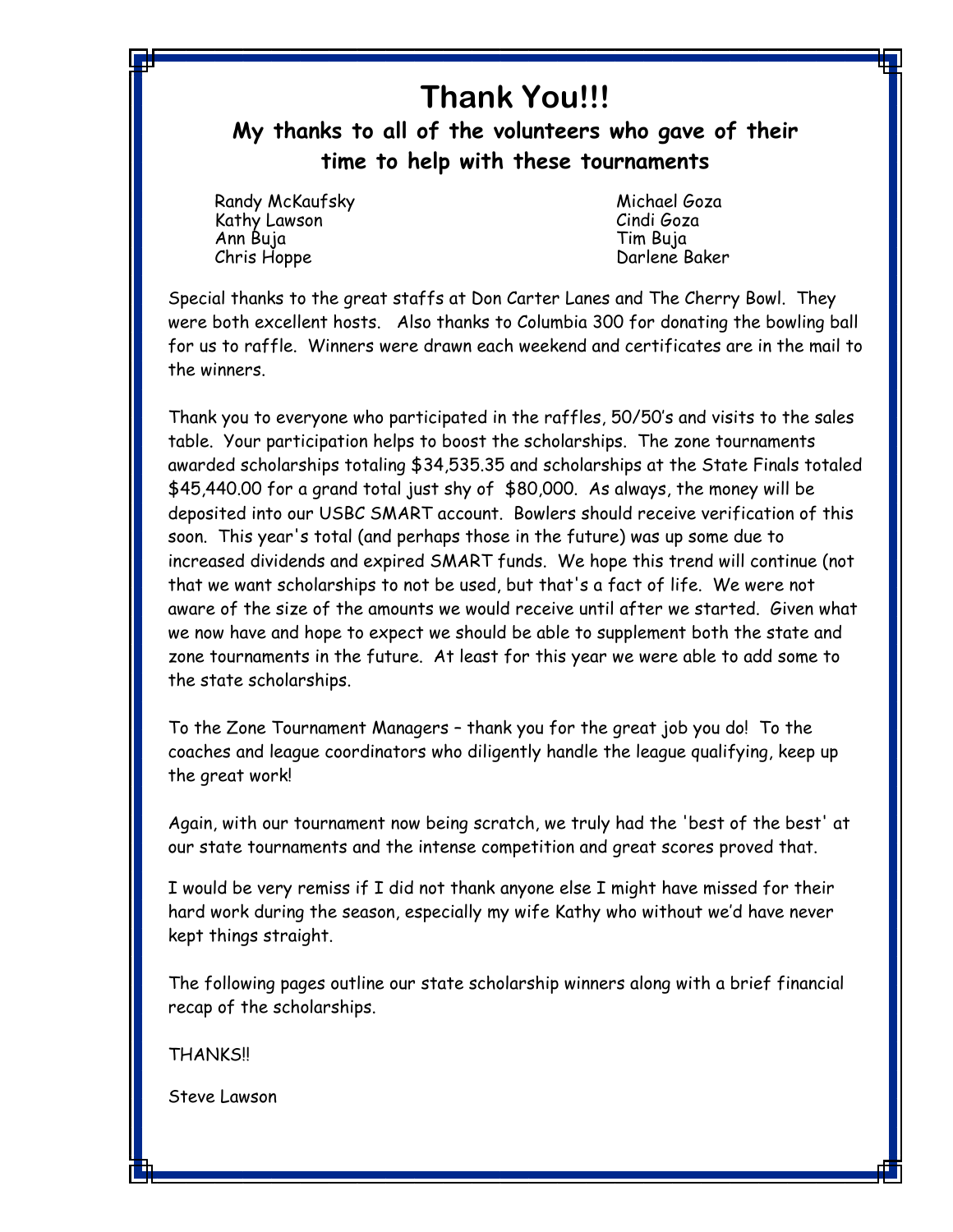# 2017 ILLINOIS PEPSI USBC YOUTH CHAMPIONSHIPS

## STATE SCHOLARSHIP WINNERS - U8 and U10 DIVISIONS

## **U8 GIRLS**

| PL BOWLER          |   | ZONE Home Center         |     |     |     |     |      | GM 1 GM 2 GM 3 TOTAL ST SCHOLARSHIP |
|--------------------|---|--------------------------|-----|-----|-----|-----|------|-------------------------------------|
| 1 Madison Davison  |   | 4 Seasons Bowling Center | 157 | 122 | 155 | 434 | - \$ | 900.00                              |
| 2 Sarah Doughty    |   | Paone's Blackhawk Lanes  | 116 | 128 | 123 | 367 | - \$ | 700.00                              |
| 3 Amaria Yarbrough | 3 | Dolton Bowl              | 106 | 98  | 128 | 332 | - \$ | 460.00                              |
| 4 Kenzi Stefanisin | 8 | 4th Street               | 101 | 133 | 81  | 315 | - \$ | 320.00                              |
| 5 Caitlyn Carlson  |   | 4 Seasons Bowling Center | 80. | 141 | 78  | 299 | -\$  | 290.00                              |
| 6 Aubre Lidbloom   |   | Sunset Bowl              | 101 | 87  | 96  | 284 | \$   | 230.00                              |

## **U8 BOYS**

| PL BOWLER           | ZONE | Home Center              |     |     |     |     |      | GM 1 GM 2 GM 3 TOTAL ST SCHOLARSHIP |
|---------------------|------|--------------------------|-----|-----|-----|-----|------|-------------------------------------|
| 1 Nolan Habetler    |      | <b>Habetler Bowl</b>     | 204 | 138 | 119 | 461 | \$   | 1,000.00                            |
| 2 Dylan Bender      |      | Poplar Creek             | 147 | 186 | 113 | 446 | - \$ | 790.00                              |
| 3 Brett Biondo      |      | Poplar Creek             | 150 | 106 | 180 | 436 | -S   | 515.00                              |
| 4 Owen Lingenfelter |      | 4 Seasons Bowling Center | 117 | 143 | 146 | 406 | -S   | 375.00                              |
| 5 Jayden Ramel      |      | Arlington Lanes          | 83  | 167 | 148 | 398 | \$   | 310.00                              |
| 6 Logan Quick       | 8    | Strike Zone              | 78  | 129 | 158 | 365 | \$   | 240.00                              |
| 7 Lathan Beach      |      | 4 Seasons Bowling Center | 123 | 112 | 125 | 360 | \$   | 205.00                              |

## **U10 GIRLS**

| PL BOWLER            | ZONE | Home Center           |     |     |     |     |    | GM 1 GM 2 GM 3 TOTAL ST SCHOLARSHIP |
|----------------------|------|-----------------------|-----|-----|-----|-----|----|-------------------------------------|
| 1 Abigail Starkey    |      | Poplar Creek          | 181 | 173 | 147 | 501 | S  | 900.00                              |
| 2 Gianna Brandolino  | 5    | Joliet T & C          | 150 | 170 | 141 | 461 | \$ | 715.00                              |
| 3 Jenna Pitts        | 4    | <b>Wheaton Bowl</b>   | 141 | 154 | 143 | 438 | \$ | 465.00                              |
| 4 Allison Roberts    |      | Don Carter Lanes      | 141 | 112 | 176 | 429 | \$ | 340.00                              |
| 5 Liberty Brown      | 6    | <b>Pheasant Lanes</b> | 130 | 156 | 138 | 424 | \$ | 280.00                              |
| 6 Anastasia Weiner   | 4    | <b>Stardust Lanes</b> | 113 | 147 | 136 | 396 | \$ | 220.00                              |
| <b>Beth Campbell</b> | 8    | St. Clair             | 154 | .16 | 125 | 395 | \$ | 190.00                              |

## **U10 BOYS**

| PL BOWLER         | ZONE | Home Center              |     |     |     |     |     | GM 1 GM 2 GM 3 TOTAL ST SCHOLARSHIP |
|-------------------|------|--------------------------|-----|-----|-----|-----|-----|-------------------------------------|
| Griffin Jordan    |      | Mardi Gras Lanes         | 169 | 145 | 193 | 507 | \$  | 1,000.00                            |
| 2 Landin Jordan   |      | Mardi Gras Lanes         | 159 | 185 | 160 | 504 | \$  | 790.00                              |
| 3 Joey Kiel       | 8    | Tri County               | 156 | 149 | 185 | 490 | \$  | 515.00                              |
| 4 Payton Woker    |      | 4 Seasons Bowling Center | 174 | 151 | 161 | 486 | \$  | 375.00                              |
| 5 Landen Pruett   |      | <b>Highland Park</b>     | 179 | 135 | 157 | 471 | \$. | 310.00                              |
| 6 Luke Switalski  | 5    | <b>Centennial Lanes</b>  | 180 | 138 | 138 | 456 | \$  | 240.00                              |
| 7 Zayne Shockency |      | Linn Lanes               | 169 | 158 | 122 | 449 | \$  | 205.00                              |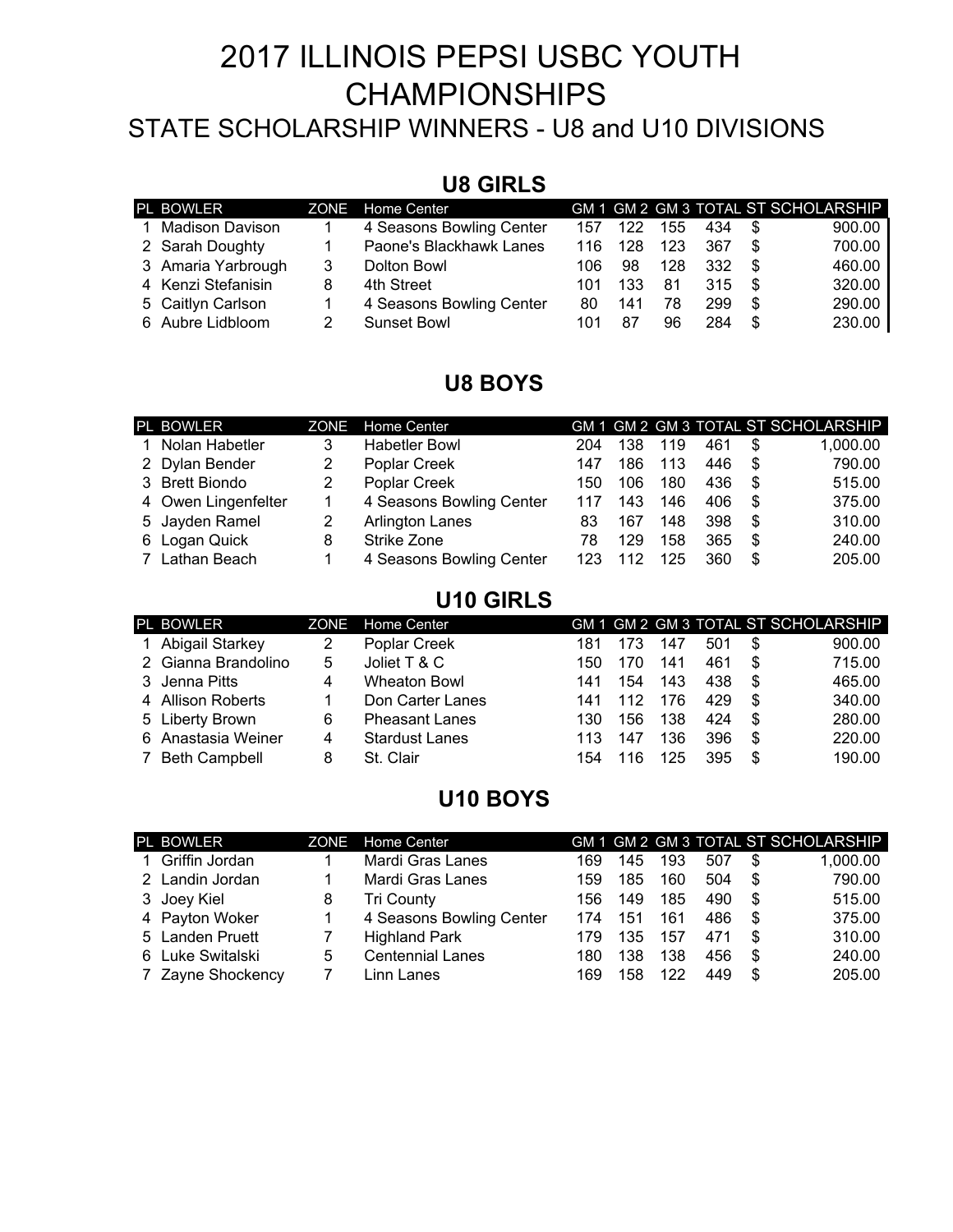## **2017 ILLINOIS PEPSI USBC YOUTH CHAMPIONSHIPSU12 DIVISIONS**

#### **U12 BOYS**

|           |                   |      |                           |             |        |     | <b>QUALIFYING</b> |     |                              |                           |     |     |         |             | <b>SEMI FINALS</b> |       |     |     |     |      | <b>MATCH PLAY ROUND</b> |      |                   |              |      |                    |
|-----------|-------------------|------|---------------------------|-------------|--------|-----|-------------------|-----|------------------------------|---------------------------|-----|-----|---------|-------------|--------------------|-------|-----|-----|-----|------|-------------------------|------|-------------------|--------------|------|--------------------|
|           |                   |      |                           | <b>QUAL</b> |        |     |                   |     | <b>QUAL</b>                  | SEMI                      |     |     |         |             |                    | SEMI  |     |     |     |      | МP                      | Prev |                   | <b>GRAND</b> |      |                    |
| <b>PL</b> | <b>BOWLER</b>     | ZONE | Home Center               |             |        |     |                   |     | PL GM 1 GM 2 GM 3 GM 4 TOTAL | PLACE SF1 SF2 SF3 SF4 SCR |     |     |         |             |                    | TOTAL | MP1 |     |     |      | MP2 MP3 MP4 TOTAL       |      | Total BONUS TOTAL |              |      | <b>SCHOLARSHIP</b> |
|           | 1 Kobi Stokes     |      | 8 Vandalia                |             | 2 142  | 200 | 213               | 160 | 715                          |                           | 151 | 191 |         | 180 201 723 |                    | 1438  | 210 | 195 | 170 | -202 | 777                     | 1438 | 120               | 2335         | - \$ | 1,100.00           |
|           | 2 Nathan Bassford |      | 8 St. Clair               |             | 7 151  | 233 | 174               | 103 | 661                          | 3                         | 184 | 174 | 186     | 177 721     |                    | 1382  | 153 | 136 | 180 | 147  | 616                     | 1382 | 120               | 2118 \$      |      | 790.00             |
|           | 3 Colin Mitchell  | 3    | Lakewood Bowl             |             | 4 191  | 148 | 178               | 181 | 698                          |                           | 196 | 146 | 195     | 146 683     |                    | 1381  | 138 | 177 | 189 | 123  | 627                     | 1381 | 80                | 2088         | - \$ | 590.00             |
|           | 4 Peyton Mercer   | 8    | Bel-Air                   |             | 154    | 196 | 181               | 245 | 776                          |                           | 191 | 170 | 257     |             | 137 755            | 1531  | 189 | 122 | 93  | 105  | 509                     | 1531 | $^{\circ}$        | 2040 \$      |      | 395.00             |
|           | 5 Nick Marconi    |      | Poplar Creek              |             | 3 196  | 136 | 156               | 213 | 701                          | -5                        | 131 | 192 | 153     |             | 180 656            | 1357  |     |     |     |      |                         |      |                   |              | S    | 295.00             |
|           | 6 Jeremy Martinez |      | <b>Forest Hills Lanes</b> |             | 13 168 | 158 | 148               | 160 | 634                          | 6                         | 164 | 224 | 159     |             | 170 717            | 1351  |     |     |     |      |                         |      |                   |              | S.   | 235.00             |
|           | 7 Nathan Arias    | 4    | <b>Stardust Lanes</b>     |             | 16 159 | 152 | 159               | 159 | 629                          |                           | 201 | 138 | 186     | 192 717     |                    | 1346  |     |     |     |      |                         |      |                   |              | \$   | 195.00             |
|           | 8 Jacob Gunther   | 5    | Orland Bowl               |             | 5 140  | 141 | 220               | 193 | 694                          | 8                         | 136 | 189 | 134     |             | 164 623            | 1317  |     |     |     |      |                         |      |                   |              | S    | 180.00             |
|           | 9 Phillip Heuser  |      | Lakes Bowl                |             | 14 137 | 155 | 172               | 169 | 633                          | 9                         | 176 | 183 | 163     |             | 147 669            | 1302  |     |     |     |      |                         |      |                   |              | \$   | 160.00             |
|           | 10 Owen Uebelhoer |      | 6 Old Orchard Lanes       |             | 12 168 | 143 | 175               | 155 | 641                          | 10                        | 149 | 138 | 173     |             | 168 628            | 1269  |     |     |     |      |                         |      |                   |              |      |                    |
|           | 11 Bryce Ruple    |      | 6 Spare Time Lanes        |             | 6 199  | 137 | 175               | 161 | 672                          | 11                        | 203 | 153 | 114     | 119 589     |                    | 1261  |     |     |     |      |                         |      |                   |              |      |                    |
|           | 12 Jacob Schram   | 5    | Joliet T & C              |             | 15 150 | 173 | 143               | 165 | 631                          | 12                        | 179 | 143 | 166     |             | 137 625            | 1256  |     |     |     |      |                         |      |                   |              |      |                    |
|           | 13 Caden Voqt     |      | Glo-Bowl                  |             | 10 172 | 131 | 187               | 162 | 652                          | 13                        | 176 | 149 | 109     |             | 134 568            | 1220  |     |     |     |      |                         |      |                   |              |      |                    |
|           | 14 Judd Baron     |      | Beverly Lanes             |             | 11 180 | 151 | 199               | 117 | 647                          | 14                        | 136 |     | 142 137 |             | 144 559            | 1206  |     |     |     |      |                         |      |                   |              |      |                    |
|           | 15 Jack LaBonte   | 3    | Arena Lanes               |             | 8 182  | 168 | 153               | 157 | 660                          | 15                        | 110 | 111 | 145     |             | 164 530            | 1190  |     |     |     |      |                         |      |                   |              |      |                    |
|           | 16 Thomas Conroy  | 5    | Laraway Lanes             |             | 9 150  | 164 | 188               | 157 | 659                          | 16                        | 151 | 111 | 146     | 117 525     |                    | 1184  |     |     |     |      |                         |      |                   |              |      |                    |

#### **U12 GIRLS**

|    |                     |      |                       |                   |     |     | <b>QUALIFYING</b> |     |                         |                           |     |     |                     |         | <b>SEMI FINALS</b> |              |     |             |         |      | <b>MATCH PLAY ROUND</b> |       |             |              |      |                    |
|----|---------------------|------|-----------------------|-------------------|-----|-----|-------------------|-----|-------------------------|---------------------------|-----|-----|---------------------|---------|--------------------|--------------|-----|-------------|---------|------|-------------------------|-------|-------------|--------------|------|--------------------|
|    |                     |      |                       | QUAL              |     |     |                   |     |                         | SEMI                      |     |     |                     |         |                    | SEMI         |     |             |         |      | MР                      | Prev  |             | <b>GRAND</b> |      |                    |
| PL | <b>BOWLER</b>       | ZONE | Home Center           | PL                |     |     |                   |     | GM 1 GM 2 GM 3 GM 4 SCR | PLACE SF1 SF2 SF3 SF4 SCR |     |     |                     |         |                    | <b>TOTAL</b> | MP1 |             |         |      | MP2 MP3 MP4 TOTAL       | Total | BONUS TOTAL |              |      | <b>SCHOLARSHIP</b> |
|    | 1 Lauren Hunter     |      | 8 St. Clair           |                   | 232 | 178 | 151               | 175 | 736                     |                           | 167 | 167 | 135                 | 192 661 |                    | 1397         |     | 199 170     | 209     | -222 | 800                     | 1397  | 120         | 2317         | -S   | 1,000.00           |
|    | 2 Katie Ruszczak    |      | 2 Beverly Lanes       | 6                 | 142 | 145 | 157               | 166 | 610                     |                           | 154 | 146 | 170                 | 161     | 631                | 1241         | 149 | 161         | 179 170 |      | 659                     | 1241  | 120         | 2020         | - \$ | 790.00             |
|    | 3 Kayla Cameron     |      | <b>Habetler Bowl</b>  | $\overline{2}$    | 124 | 167 | 175               | 182 | 648                     |                           | 186 | 180 | 178 166 710         |         |                    | 1358         |     | 162 105 171 |         | 169  | 607                     | 1358  | 40          | 2005 \$      |      | 515.00             |
|    | 4 Isabella Colon    |      | 5 Joliet T & C        | 9                 | 168 | 145 | 147               | 135 | 595                     |                           | 155 |     | 212 152             | 147     | 666                | 1261         |     | 145 212 130 |         | 136  | 623                     | 1261  | 40          | 1924         | - \$ | 380.00             |
|    | 5 Kathleen Schraer  |      | 5 Joliet T & C        | $12 \overline{ }$ | 141 | 157 | 154               | 138 | 590                     | .5                        |     |     | 174 213 123 112 622 |         |                    | 1212         |     |             |         |      |                         |       |             |              |      | 310.00             |
|    | 6 Malaya Chavez     |      | 5 Joliet T & C        | 9                 | 103 | 147 | 155               | 190 | 595                     | 6                         | 134 | 160 | 170                 | 138 602 |                    | 1197         |     |             |         |      |                         |       |             |              |      | 240.00             |
|    | 7 Abigail Miller    |      | Strike N Spare II     | 4                 | 175 | 155 | 143               | 139 | 612                     |                           | 137 | 146 | 155                 |         | 135 573            | 1185         |     |             |         |      |                         |       |             |              |      | 205.00             |
|    | 8 Adriana Bird      |      | Herrin                |                   | 175 | 133 | 143               | 158 | 609                     |                           | 147 | 138 | 147                 | 141     | 573                | 1182         |     |             |         |      |                         |       |             |              |      |                    |
|    | 9 Kaycie Distaso    |      | Forest Hills Lanes    | 3                 | 148 | 148 | 191               | 147 | 634                     | 9.                        | 139 | 170 | 99                  | 138     | 546                | 1180         |     |             |         |      |                         |       |             |              |      |                    |
|    | 10 Breanna Pimentel |      | 2 Classic Bowl        | 8                 | 125 | 223 | 125               | 134 | 607                     | 10                        | 127 | 157 | 128                 | 148     | 560                | 1167         |     |             |         |      |                         |       |             |              |      |                    |
|    | 11 Audrey Blair     |      | Landmark Lanes        | 11                | 142 | 133 | 115               | 204 | 594                     | 11                        | 156 | 144 | 107                 | 159     | 566                | 1160         |     |             |         |      |                         |       |             |              |      |                    |
|    | 12 Saniah Calvin    |      | <b>Bluebird Lanes</b> | 5                 | 170 | 170 | 127               | 144 | 611                     | 12                        | 160 | 91  | 168                 | 117     | 536                | 1147         |     |             |         |      |                         |       |             |              |      |                    |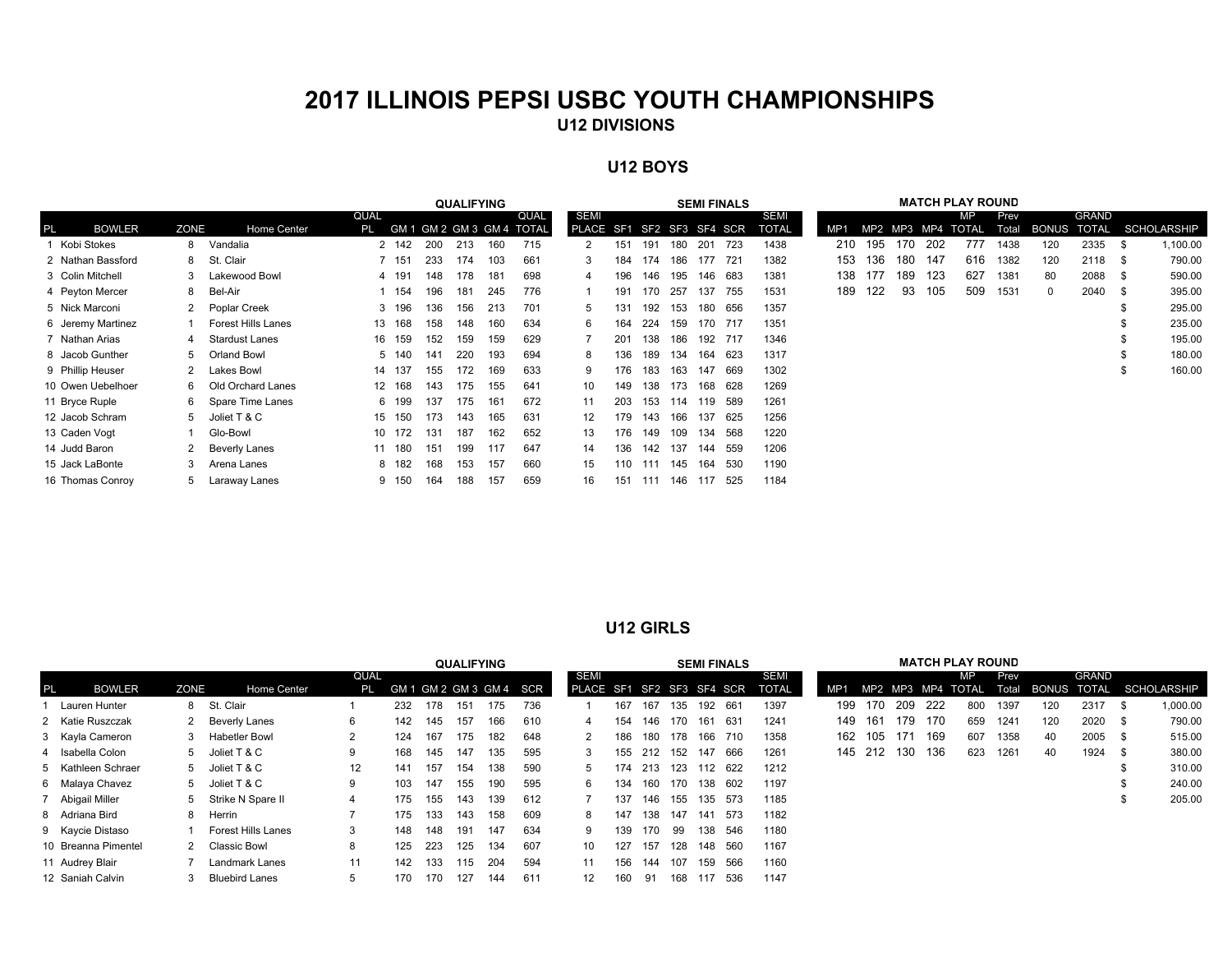### **2017 ILLINOIS PEPSI USBC YOUTH CHAMPIONSHIPSU15 DIVISIONSU15 BOYS**

|                      |   |                          |      |     |     |     | <b>QUALIFYING</b> |     |     |                                    |                                       |     |         |                 | <b>SEMI FINALS</b>  |             | <b>MATCH PLAY ROUND</b> |     |         |     |     |                     |     |              |      |              |            |      |                   |
|----------------------|---|--------------------------|------|-----|-----|-----|-------------------|-----|-----|------------------------------------|---------------------------------------|-----|---------|-----------------|---------------------|-------------|-------------------------|-----|---------|-----|-----|---------------------|-----|--------------|------|--------------|------------|------|-------------------|
|                      |   |                          | QUAL |     |     |     |                   |     |     |                                    | <b>SEMI</b>                           |     |         |                 |                     | <b>SEMI</b> |                         |     |         |     |     |                     |     |              |      |              | PREV GRAND |      |                   |
| PL Bowler            |   | Zone Home Center         | PL   |     |     |     |                   |     |     | GM 1 GM 2 GM 3 GM 4 GM 5 GM 6 QUAL | PLACE SF1 SF2 SF3 SF4 SF5 TOTAL TOTAL |     |         |                 |                     |             |                         |     |         |     |     | MP1 MP2 MP3 MP4 MP5 | MP6 | <b>BONUS</b> | SCR  | <b>TOTAL</b> |            |      | TOTAL SCHOLARSHIP |
| Alex Nolan           |   | 5 Orland Bowl            |      | 224 | 247 | 213 | 201               | 199 | 194 | 1278                               |                                       |     |         |                 | 222 210 277 204 210 | 1123        | 2401                    |     | 245 268 | 278 | 279 | 193                 | 257 | 200          | 1520 | 2401         | 4121       | - \$ | 1,600.00          |
| 2 James Menard       |   | 5 Laraway Lanes          |      | 181 | 258 | 222 | 203               | 205 | 223 | 1292                               |                                       |     |         |                 | 212 224 195 288 235 | 1154        | 2446                    | 252 | 278     | 216 | 256 | 213                 | 192 | 200          | 1407 | 2446         | 4053       | S.   | 1,040.00          |
| 3 Connor Pula        |   | 3 Arena Lanes            | 11   | 181 | 234 | 223 | 235               | 182 | 216 | 1271                               |                                       |     |         |                 | 257 182 226 237 180 | 1082        | 2353                    | 227 | 193     | 212 | 236 | 218                 | 248 | 120          | 1334 | 2353         | 3807       | -S   | 720.00            |
| 4 Ty Collalti        |   | 4 Seasons Bowling Center | 2    | 225 | 299 | 210 | 182               | 228 | 206 | 1350                               |                                       | 181 |         |                 | 192 236 278 214     | 1101        | 2451                    | 248 | 225     | 202 | 191 | 194                 | 199 | 80           | 1259 | 2451         | 3790 \$    |      | 640.00            |
| 5 Brandon Caruso     |   | Channahon Lanes          |      | 228 | 194 | 246 | 290               | 197 | 221 | 1376                               |                                       |     |         |                 | 172 235 262 157 211 | 1037        | 2413                    | 235 | 174     | 210 | 200 | 194                 | 173 | 80           | 1186 | 2413         | 3679 \$    |      | 560.00            |
| 6 Jason Gutkowski    |   | <b>BZ Roselle</b>        |      | 213 | 266 | 232 | 202               | 204 | 199 | 1316                               |                                       |     |         |                 | 243 209 211 211 203 | 1077        | 2393                    | 189 | 179     | 182 | 193 | 181                 | 223 | 40           | 1147 | 2393         | 3580       | - S  | 520.00            |
| 7 Danny LaBonte      |   | 3 Arena Lanes            | 3    | 215 | 216 | 218 | 226               | 235 | 233 | 1343                               |                                       |     |         |                 | 112 256 183 208 242 | 1001        | 2344                    |     |         |     |     |                     |     |              |      |              |            |      | 475.00            |
| 8 Brandon Williamson |   | 4 Lisle Lanes            | 17   | 195 | 180 | 216 | 236               | 218 | 166 | 1211                               |                                       |     |         |                 | 221 236 247 258 159 | 1121        | 2332                    |     |         |     |     |                     |     |              |      |              |            |      | 400.00            |
| 9 Nick Lewicki       |   | 2 Northend Travel        | 20   | 236 | 183 | 214 | 183               | 193 | 199 | 1208                               |                                       |     |         |                 | 168 253 229 230 237 | 1117        | 2325                    |     |         |     |     |                     |     |              |      |              |            |      | 360.00            |
| 10 Matthew LaBonte   |   | Arena Lanes              | 15   | 170 | 188 | 178 | 243               | 183 | 257 | 1219                               | 10                                    |     |         |                 | 183 203 213 193 275 | 1067        | 2286                    |     |         |     |     |                     |     |              |      |              |            |      | 340.00            |
| 11 Cameron Jablonski |   | 5 Laraway Lanes          | 12   | 205 | 266 | 205 | 209               | 173 | 181 | 1239                               | 11                                    |     |         |                 | 214 182 202 227 211 | 1036        | 2275                    |     |         |     |     |                     |     |              |      |              |            |      | 320.00            |
| 12 Diego Cortez      |   | 2 Sunset Bowl            | 13   | 226 | 257 | 192 | 153               | 181 | 225 | 1234                               | 12                                    |     |         | 191 203 195 221 | 223                 | 1033        | 2267                    |     |         |     |     |                     |     |              |      |              |            |      | 300.00            |
| 13 Brandon Lacy      |   | 8 St Clair               | 16   | 201 | 224 | 190 | 215               | 225 | 163 | 1218                               | 13                                    |     | 245 194 |                 | 194 209 183         | 1025        | 2243                    |     |         |     |     |                     |     |              |      |              |            |      | 260.00            |
| 14 Justin Zinga      |   | 2 Poplar Creek           | 6    | 279 | 215 | 201 | 149               | 265 | 183 | 1292                               | 14                                    | 234 | 179     |                 | 192 186 159         | 950         | 2242                    |     |         |     |     |                     |     |              |      |              |            |      | 240.00            |
| 15 Braden Walters    | 6 | Lincoln Lanes            | 14   | 184 | 195 | 194 | 184               | 254 | 212 | 1223                               | 15                                    |     |         | 195 219 222 161 | 203                 | 1000        | 2223                    |     |         |     |     |                     |     |              |      |              |            |      | 220.00            |
| 16 Tyler Johnson     |   | 4 Fox Bowl               | 8    | 176 | 259 | 244 | 180               | 203 | 222 | 1284                               | 16                                    |     |         |                 | 190 174 256 176 137 | 933         | 2217                    |     |         |     |     |                     |     |              |      |              |            |      |                   |
| 17 Ben Babczak       |   | 4 Fox Bowl               | 18   | 190 | 221 | 163 | 207               | 221 | 208 | 1210                               | 17                                    | 210 | 191     |                 | 182 194 188         | 965         | 2175                    |     |         |     |     |                     |     |              |      |              |            |      |                   |
| 18 Todd Rene Founier |   | <b>River Rand Bowl</b>   |      | 183 | 212 | 201 | 232               | 224 | 255 | 1307                               | 18                                    | 156 | 184     | 199             | 202 117             | 858         | 2165                    |     |         |     |     |                     |     |              |      |              |            |      |                   |
| 19 Justin Sienes     |   | <b>River Rand Bowl</b>   | 9    | 248 | 200 | 221 | 225               | 215 | 169 | 1278                               | 19                                    |     | 176 182 |                 | 182 207 137         | 884         | 2162                    |     |         |     |     |                     |     |              |      |              |            |      |                   |
| 20 Zachary McCormick |   | Arena Lanes              | 19   | 209 | 204 | 234 | 189               | 179 | 194 | 1209                               | 20                                    |     |         |                 | 196 189 159 202 201 | 947         | 2156                    |     |         |     |     |                     |     |              |      |              |            |      |                   |

#### **U15 GIRLS**

|                      |                    |      |     |     |     | <b>QUALIFYING</b> |     |     |                                       |             |     |     | <b>SEMI FINALS</b>  |                                               |      |     |         |     |     |                     |     | <b>MATCH PLAY ROUND</b> |            |              |            |            |                   |
|----------------------|--------------------|------|-----|-----|-----|-------------------|-----|-----|---------------------------------------|-------------|-----|-----|---------------------|-----------------------------------------------|------|-----|---------|-----|-----|---------------------|-----|-------------------------|------------|--------------|------------|------------|-------------------|
| PL Bowler            | Zone Home Center   | QUAL |     |     |     |                   |     |     | PL GM 1 GM 2 GM 3 GM 4 GM 5 GM 6 QUAL | <b>SEMI</b> |     |     |                     | SEMI<br>PLACE SF1 SF2 SF3 SF4 SF5 TOTAL TOTAL |      |     |         |     |     | MP1 MP2 MP3 MP4 MP5 | MP6 | <b>BONUS</b>            | <b>SCR</b> | <b>TOTAL</b> | PREV GRAND |            | TOTAL SCHOLARSHIP |
| <b>Mabel Cummins</b> | 4 Yorkville Bowl   |      | 268 | 278 | 226 | 199               | 238 | 218 | 1427                                  |             |     |     | 197 247 196 205 214 | 1059                                          | 2486 |     | 225 217 | 267 | 203 | 244                 | 174 | 80                      | 1330       | 2486         | 3896       | - \$       | 1,275.00          |
| 2 Megan Kolberg      | Mardi Gras Lanes   |      | 247 | 233 | 180 | 189               | 137 | 190 | 1176                                  |             | 187 |     | 171 195 238 194     | 985                                           | 2161 |     | 256 210 | 183 | 227 | 259                 | 191 | 200                     | 1326       | 2161         | 3687       | $^{\circ}$ | 915.00            |
| 3 Mary Orf           | 8 St Clair         |      | 215 | 204 | 191 | 202               | 257 | 196 | 1265                                  |             |     |     | 189 240 224 205 191 | 1049                                          | 2314 | 161 | 183     | 215 | 190 | 237                 | 222 | 120                     | 1208       | 2314         | 3642 \$    |            | 685.00            |
| 4 Natalie Heltne     | 8 St Clair         |      | 229 | 247 | 259 | 182               | 185 | 210 | 1312                                  |             |     |     | 210 198 237 171 217 | 1033                                          | 2345 |     | 256 150 | 198 | 200 | 178                 | 194 | 120                     | 1176       | 2345         | 3641       | $^{\circ}$ | 455.00            |
| 5 Mackenzie Ullian   | 5 Town and Country |      | 232 | 165 | 171 | 182               | 234 | 224 | 1208                                  |             |     |     | 213 216 191 182 234 | 1036                                          | 2244 |     | 182 153 | 178 | 198 | 201                 | 231 | 160                     | 1143       | 2244         | 3547       | <b>S</b>   | 340.00            |
| 6 Brianna Schmidt    | 2 Poplar Creek     |      | 221 | 190 | 190 | 174               | 213 | 214 | 1202                                  |             | 167 |     | 198 191 178 222     | 956                                           | 2158 |     | 203 222 | 142 | 194 | 139                 | 150 | 40                      | 1050       | 2158         | 3248 \$    |            | 275.00            |
| 7 Jenna Newton       | 5 Channahon Lanes  |      | 192 | 221 | 117 | 219               | 179 | 211 | 1139                                  |             | 187 |     | 192 199 199 192     | 969                                           | 2108 |     |         |     |     |                     |     |                         |            |              |            |            | 230.00            |
| 8 Sarah Fox          | 3 Elk Grove        |      | 183 | 209 | 189 | 191               | 196 | 182 | 1150                                  |             | 164 | 184 | 183 209 212         | 952                                           | 2102 |     |         |     |     |                     |     |                         |            |              |            |            | 205.00            |
| 9 Jasmine McKeel     | 2 Northend Travel  | 15   | 182 | 162 | 208 | 178               | 170 | 179 | 1079                                  |             | 211 | 171 | 225 172 197         | 976                                           | 2055 |     |         |     |     |                     |     |                         |            |              |            |            | 185.00            |
| 10 Grace Arndt       | 4 Fox Bowl         |      | 179 | 201 | 198 | 189               | 157 | 190 | 1114                                  | 10          |     |     | 225 157 170 196 190 | 938                                           | 2052 |     |         |     |     |                     |     |                         |            |              |            |            |                   |
| 11 Grace Braswell    | 8 St Clair         | 13   | 141 | 177 | 192 | 210               | 169 | 201 | 1090                                  |             |     |     | 204 192 198 193 172 | 959                                           | 2049 |     |         |     |     |                     |     |                         |            |              |            |            |                   |
| 12 Laura Bartelt     | Don Carter Lanes   | 14   | 165 | 193 | 150 | 198               | 154 | 226 | 1086                                  | 12          |     |     | 162 145 164 206 278 | 955                                           | 2041 |     |         |     |     |                     |     |                         |            |              |            |            |                   |
| 13 Molly Marshall    | 8 V&H              | 15   | 156 | 157 | 187 | 190               | 181 | 208 | 1079                                  | 13          | 167 |     | 166 219 173 217     | 942                                           | 2021 |     |         |     |     |                     |     |                         |            |              |            |            |                   |
| 14 Mina Garner       | 4 Stardust Lanes   |      | 201 | 181 | 194 | 203               | 146 | 203 | 1128                                  | 14          | 159 |     | 183 205 168 169     | 884                                           | 2012 |     |         |     |     |                     |     |                         |            |              |            |            |                   |
| 15 Caitlyn Bannister | Don Carter Lanes   |      | 222 | 170 | 177 | 236               | 145 | 186 | 1136                                  | 15          |     |     | 175 149 193 203 145 | 865                                           | 2001 |     |         |     |     |                     |     |                         |            |              |            |            |                   |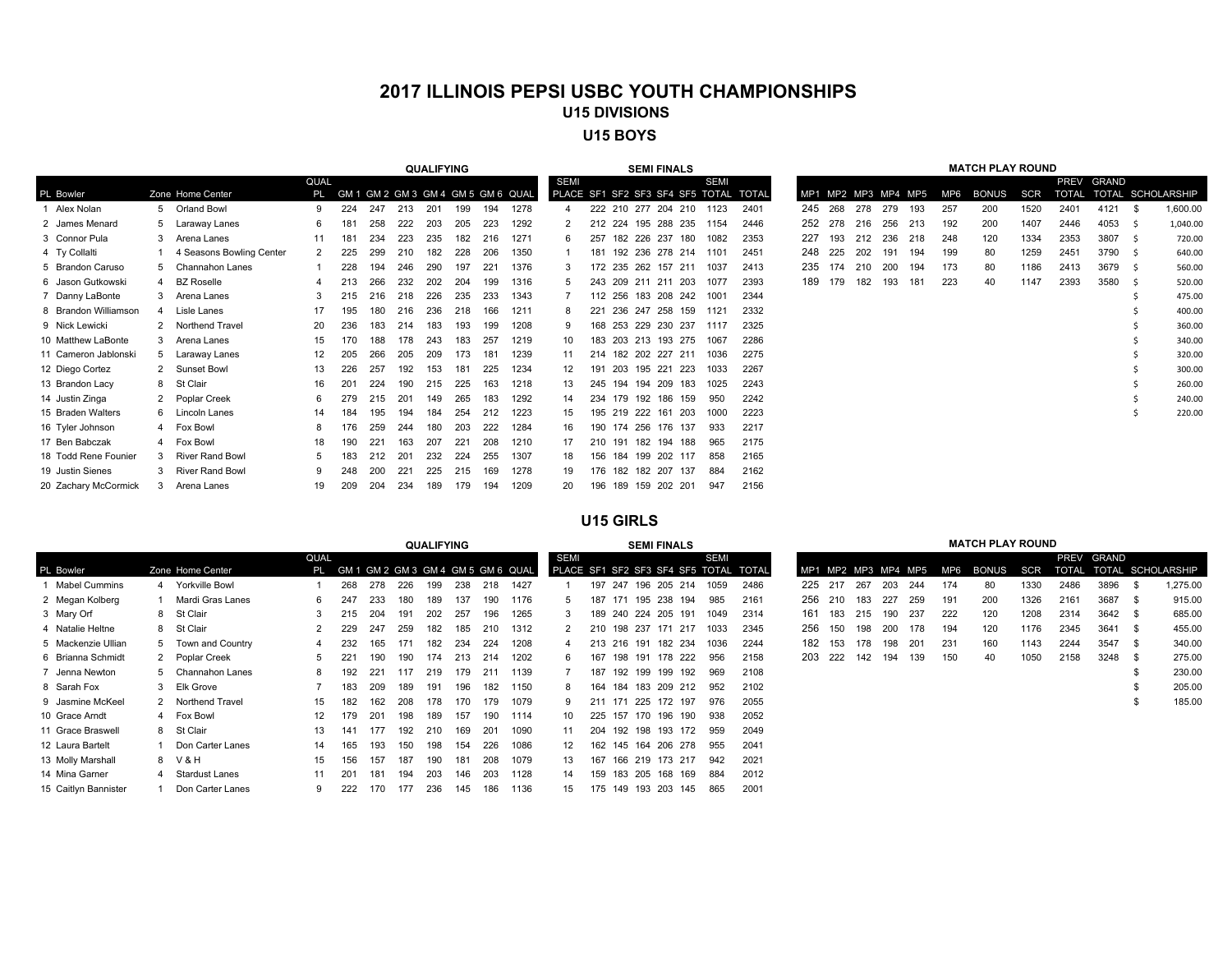### **2017 ILLINOIS PEPSI USBC YOUTH CHAMPIONSHIPS U20 DIVISIONS**

#### **U20 BOYS**

|                      |   |                         |                   |     |     |     | <b>QUALIFYING</b> |     |     |                                    |                                          |         |     | <b>SEMI FINALS</b> |     |                         |                      |              |     |     |         |     |     |     | <b>MATCH PLAY ROUND</b> |            |                             |         |     |                   |
|----------------------|---|-------------------------|-------------------|-----|-----|-----|-------------------|-----|-----|------------------------------------|------------------------------------------|---------|-----|--------------------|-----|-------------------------|----------------------|--------------|-----|-----|---------|-----|-----|-----|-------------------------|------------|-----------------------------|---------|-----|-------------------|
| PL Bowler            |   | Zone Home Center        | QUAL<br><b>PL</b> |     |     |     |                   |     |     | GM 1 GM 2 GM 3 GM 4 GM 5 GM 6 QUAL | <b>SEMI</b><br>PLACE SF1 SF2 SF3 SF4 SF5 |         |     |                    |     |                         | <b>TOTA</b>          | <b>TOTAL</b> | MP1 |     | MP2 MP3 |     |     |     | MP4 MP5 MP6 BONUS       | <b>SCR</b> | <b>PREV</b><br><b>TOTAL</b> | GRAND   |     | TOTAL SCHOLARSHIP |
| Andrew Orf           |   | 8 St Clair              |                   | 270 | 243 | 203 | 206               | 207 | 268 | 1397                               |                                          | 225 280 |     | 248                | 237 | 233                     | 1223                 | 2620         | 232 | 227 | 256     | 246 | 204 | 205 | 120                     | 1370       | 2620                        | 4110 \$ |     | 1,630.00          |
| 2 Nathan Stubler     |   | <b>IVSB</b>             |                   | 224 | 244 | 199 | 264               | 219 | 190 | 1340                               |                                          | 247     |     | 269 226 209        |     | 196                     | 1147                 | 2487         | 278 | 203 | 255     | 226 | 212 | 221 | 160                     | 1395       | 2487                        | 4042 \$ |     | 1,060.00          |
| 3 Nick Sommer        |   | Don Carter Lanes        |                   | 174 | 191 | 237 | 279               | 256 | 214 | 1351                               |                                          | 259     | 222 | 239                | 230 | 250                     | 1200                 | 2551         | 171 | 231 | 257     | 235 | 192 | 216 | 160                     | 1302       | 2551                        | 4013 \$ |     | 735.00            |
| 4 Zach Singer        |   | Lakeside Lanes          |                   | 236 | 221 | 228 | 266               | 267 | 215 | 1433                               |                                          | 256     |     | 214 215            | 236 | 209                     | 1130                 | 2563         | 225 | 187 | 201     | 188 | 213 | 235 | 80                      | 1249       | 2563                        | 3892    | - S | 650.00            |
| 5 Brandon Mooney     |   | Don Carter Lanes        |                   | 201 | 233 | 269 | 217               | 258 | 236 | 1414                               |                                          | 192     |     | 224 190 215 208    |     |                         | 1029                 | 2443         | 229 | 171 | 242     | 199 | 213 | 169 | 120                     | 1223       | 2443                        | 3786 \$ |     | 570.00            |
| 6 Daniel Hummel      | 8 | Bel Air                 | 5                 | 267 | 256 | 256 | 211               | 194 | 195 | 1379                               | 6                                        | 181     |     | 178 210 236        |     | 201                     | 1006                 | 2385         | 192 | 189 | 180     | 195 | 224 | 170 | 80                      | 1150       | 2385                        | 3615 \$ |     | 530.00            |
| 7 Jacob Hubbs        |   | SNS II                  | 19                | 226 | 214 | 210 | 189               | 247 | 193 | 1279                               |                                          | 243     | 207 |                    |     | 245 212 180             | 1087                 | 2366         |     |     |         |     |     |     |                         |            |                             |         |     | 490.00            |
| 8 Curtis Johnson II  |   | <b>Bluebird Lanes</b>   | 12                | 243 | 236 | 233 | 256               | 180 | 170 | 1318                               |                                          | 214     | 234 | 204                |     | 193 193                 | 1038                 | 2356         |     |     |         |     |     |     |                         |            |                             |         |     | 410.00            |
| 9 Nick Kazanow       |   | 2 Northend Travel       | 13                | 189 | 180 | 248 | 246               | 225 | 226 | 1314                               | 9                                        | 225     | 180 | 267 232            |     | 135                     | 1039                 | 2353         |     |     |         |     |     |     |                         |            |                             |         |     | 370.00            |
| 10 Brandon Goeringer |   | 5 Orland Bowl           | 6                 | 168 | 231 | 247 | 222               | 300 | 204 | 1372                               | 10                                       | 202     | 179 | 186                | 237 |                         | 172 976              | 2348         |     |     |         |     |     |     |                         |            |                             |         |     | 345.00            |
| 11 Ty Sexton         |   | 4th Street              | 15                | 257 | 257 | 161 | 192               | 218 | 21' | 1296                               | 11                                       | 189     | 198 | 216 234            |     | 178                     | 1015                 | 2311         |     |     |         |     |     |     |                         |            |                             |         |     | 325.00            |
| 12 Kyle VanOteghem   |   | QC Entertainment        | 16                | 185 | 242 | 197 | 224               | 235 | 21' | 1294                               | 12                                       | 233     |     |                    |     |                         | 175 216 177 210 1011 | 2305         |     |     |         |     |     |     |                         |            |                             |         |     | 305.00            |
| 13 Connor Kottke     |   | Fox Bowl                | 17                | 203 | 181 | 200 | 237               | 221 | 248 | 1290                               | 13                                       | 220     |     | 182 213 198        |     | 183                     | 996                  | 2286         |     |     |         |     |     |     |                         |            |                             |         |     | 265.00            |
| 14 Seth Cushman      |   | Don Carter Lanes        |                   | 247 | 221 | 196 | 245               | 204 | 269 | 1382                               | 14                                       | 197     | 225 | 160                | 152 | 168                     | 902                  | 2284         |     |     |         |     |     |     |                         |            |                             |         |     | 245.00            |
| 15 Kobe Franklin     | 3 | Lakewood Bowl           | 10                | 234 | 213 | 217 | 236               | 201 | 229 | 1330                               | 15                                       | 178     | 201 | 161                | 197 | 216                     | 953                  | 2283         |     |     |         |     |     |     |                         |            |                             |         |     | 225.00            |
| 16 Colton Marks      | 5 | Orland Bowl             | 18                | 211 | 201 | 212 | 226               | 181 | 255 | 1286                               | 16                                       | 211     |     | 212 196 188        |     | 157                     | 964                  | 2250         |     |     |         |     |     |     |                         |            |                             |         |     |                   |
| 17 John Leshikar     | 8 | Stars and Strikes       | 8                 | 169 | 265 | 210 | 194               | 242 | 269 | 1349                               | 17                                       | 181     | 154 | 130                | 225 |                         | 202 892              | 2241         |     |     |         |     |     |     |                         |            |                             |         |     |                   |
| 18 Karl Burns        | 5 | <b>Plainfield Lanes</b> | 14                | 224 | 240 | 212 | 225               | 222 | 184 | 1307                               | 18                                       | 171     | 187 | 176                | 196 | 191                     | 921                  | 2228         |     |     |         |     |     |     |                         |            |                             |         |     |                   |
| 19 Andrew Wagner     |   | Northend Travel         | 20                | 212 | 225 | 266 | 202               | 181 | 183 | 1269                               | 19                                       |         |     |                    |     | 213 213 170 149 172 917 |                      | 2186         |     |     |         |     |     |     |                         |            |                             |         |     |                   |
| 20 Josef Kalupski    |   | Northend Travel         | 11                | 239 | 210 | 170 | 226               | 223 | 257 | 1325                               | 20                                       | 209     | 166 |                    |     | 140 146 155 816         |                      | 2141         |     |     |         |     |     |     |                         |            |                             |         |     |                   |

#### **U20 GIRLS**

|                        |                        |      |     |     |     | <b>QUALIFYING</b> |     |     |                                    |                           |     |         | <b>SEMI FINALS</b> |         |     |                  |              |     |     |     |     |     |      | <b>MATCH PLAY ROUND</b>   |            |              |         |     |                   |
|------------------------|------------------------|------|-----|-----|-----|-------------------|-----|-----|------------------------------------|---------------------------|-----|---------|--------------------|---------|-----|------------------|--------------|-----|-----|-----|-----|-----|------|---------------------------|------------|--------------|---------|-----|-------------------|
|                        |                        | QUAL |     |     |     |                   |     |     |                                    | <b>SEMI</b>               |     |         |                    |         |     | <b>TOTA</b>      |              |     |     |     |     |     |      |                           |            | <b>PREV</b>  | GRAND   |     |                   |
| PL Bowler              | Zone Home Center       | PL   |     |     |     |                   |     |     | GM 1 GM 2 GM 3 GM 4 GM 5 GM 6 QUAL | PLACE SF1 SF2 SF3 SF4 SF5 |     |         |                    |         |     |                  | <b>TOTAL</b> | MP1 |     |     |     |     |      | MP2 MP3 MP4 MP5 MP6 BONUS | <b>SCR</b> | <b>TOTAL</b> |         |     | TOTAL SCHOLARSHIP |
| Rebecca Hagerman       | Forest Hills Lanes     |      | 223 | 180 | 202 | 205               | 180 | 237 | 1227                               |                           | 182 | 184     | 217                | 211     | 235 | 1029             | 2256         | 247 | 181 | 223 | 225 | 269 | 191  | 160                       | 1336       | 2256         | 3752    | - S | ,330.00           |
| 2 Emma Wrenn           | 2 Beverly Lanes        |      | 195 | 195 | 203 | 221               | 205 | 219 | 1238                               | 6                         | 184 | 152     | 229                | 202     | 245 | 1012             | 2250         | 245 | 214 | 247 | 234 | 169 | -213 | 160                       | 1322       | 2250         | 3732 \$ |     | 950.00            |
| 3 Jessica Soskich      | 2 Beverly Lanes        | 4    | 191 | 231 | 195 | 210               | 187 | 215 | 1229                               |                           | 192 | 175     | 268                | 222     | 165 | 1022             | 2251         | 247 | 179 | 218 | 203 | 203 | 187  | 160                       | 1237       | 2251         | 3648 \$ |     | 710.00            |
| 4 Cassie Bucaro        | 5 T&C                  | 8    | 161 | 247 | 212 | 190               | 235 | 158 | 1203                               |                           | 227 | 204     | 204                | 204     | 237 | 1076             | 2279         | 199 | 213 | 199 | 168 | 250 | 179  | 100                       | 1208       | 2279         | 3587    | - S | 475.00            |
| 5 Angelique Dalesandro | <b>River Rand Bowl</b> | 6    | 191 | 186 | 202 | 206               | 204 | 236 | 1225                               |                           | 179 | 223     | 246 219            |         | 195 | 1062             | 2287         | 213 | 213 | 180 | 201 | 222 | 207  | 60                        | 1236       | 2287         | 3583    | - S | 355.00            |
| 6 Natalie Koprowitz    | 8 Showtime             | 12   | 182 | 206 | 175 | 204               | 181 | 233 | 1181                               |                           |     | 243 235 |                    |         |     | 215 222 216 1131 | 2312         | 222 | 200 | 179 | 201 | 211 | 177  | 80                        | 1190       | 2312         | 3582 \$ |     | 285.00            |
| 7 Kayla Verstraete     | Forest Hills Lanes     |      | 181 | 236 | 223 | 196               | 205 | 201 | 1242                               |                           | 191 | 204     | 238                | 174     | 180 | 987              | 2229         |     |     |     |     |     |      |                           |            |              |         |     | 235.00            |
| 8 Gillian Sutton       | <b>IV Super Bowl</b>   | 15   | 177 | 237 | 194 | 220               | 136 | 194 | 1158                               | 8                         | 207 | 196     |                    | 192 224 | 224 | 1043             | 2201         |     |     |     |     |     |      |                           |            |              |         |     | 215.00            |
| 9 Emily Voight         | 2 Northend Travel      | 14   | 193 | 191 | 200 | 218               | 171 | 190 | 1163                               |                           | 195 | 247     | 223                | 191     | 158 | 1014             | 2177         |     |     |     |     |     |      |                           |            |              |         |     | 190.00            |
| 10 Cassidy Ray         | 8 Herrin               |      | 213 | 196 | 195 | 185               | 180 | 224 | 1193                               | 10                        | 173 | 189     |                    | 216 191 | 203 | 972              | 2165         |     |     |     |     |     |      |                           |            |              |         |     |                   |
| 11 Mary Conneely       | 3 Elk Grove            |      | 212 | 207 | 172 | 246               | 203 | 235 | 1275                               | 11                        | 147 | 146     |                    | 223 201 | 171 | 888              | 2163         |     |     |     |     |     |      |                           |            |              |         |     |                   |
| 12 Bailey Delrose      | 5 SNS II               |      | 176 | 213 | 233 | 205               | 197 | 200 | 1224                               | 12 <sup>2</sup>           | 174 | 196     | 233                | 147     | 188 | 938              | 2162         |     |     |     |     |     |      |                           |            |              |         |     |                   |
| 13 Grace Karraker      | 5 SNS II               | 9    | 190 | 222 | 225 | 202               | 159 | 204 | 1202                               | 13                        | 228 | 175     |                    | 179 205 | 172 | 959              | 2161         |     |     |     |     |     |      |                           |            |              |         |     |                   |
| 14 Victoria Odarczenko | 3 Habetler Bowl        | 11   | 213 | 201 | 204 | 188               | 192 | 184 | 1182                               | 14                        | 180 | 204     | 203                | 185     | 167 | 939              | 2121         |     |     |     |     |     |      |                           |            |              |         |     |                   |
| 15 Alexis Kolberg      | Mardi Gras Lanes       | 13   | 148 | 181 | 170 | 245               | 226 | 195 | 1165                               | 15                        | 228 | 178     | 170                | 217     | 141 | 934              | 2099         |     |     |     |     |     |      |                           |            |              |         |     |                   |